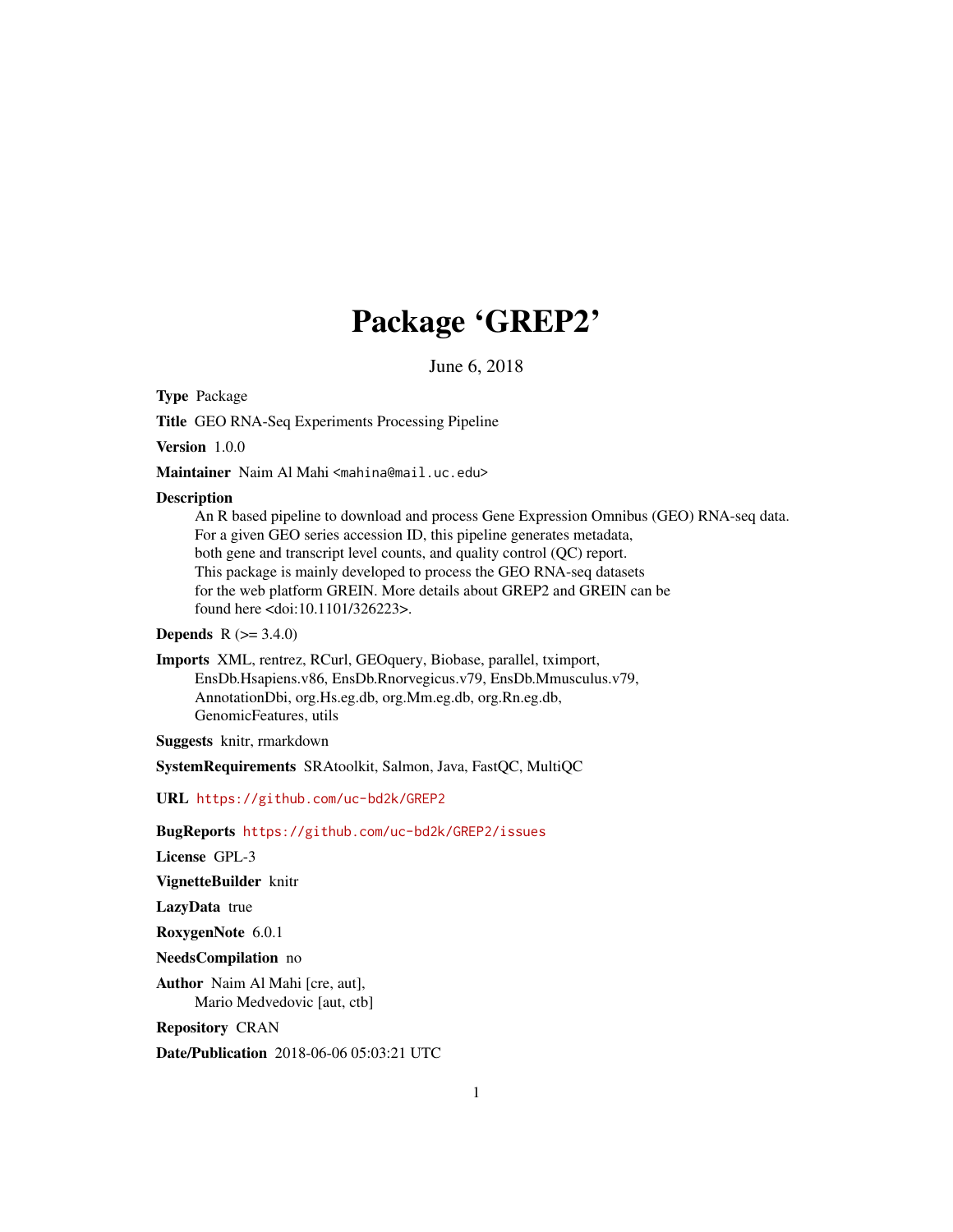# <span id="page-1-0"></span>R topics documented:

| Index |  |  |
|-------|--|--|

build\_index *Build index for mapping using Salmon*

# Description

build\_index for mapping reads using Salmon.

#### Usage

```
build_index(species = c("human", "mouse", "rat"), kmer = 31,
 ens_release = 92, destdir)
```
# Arguments

| species     | name of the species. Only 'human', 'mouse', and 'rat' are allowed to use. |
|-------------|---------------------------------------------------------------------------|
| kmer        | k-mer size for indexing. default is 31. See 'Salmon' for details.         |
| ens release | version of Ensembl release.                                               |
| destdir     | directory where all the files will be saved.                              |

# Value

directory of index files

# References

Rob Patro, Geet Duggal, Michael I. Love, Rafael A. Irizarry, and Carl Kingsford (2017): Salmon provides fast and bias-aware <https://www.nature.com/articles/nmeth.4197>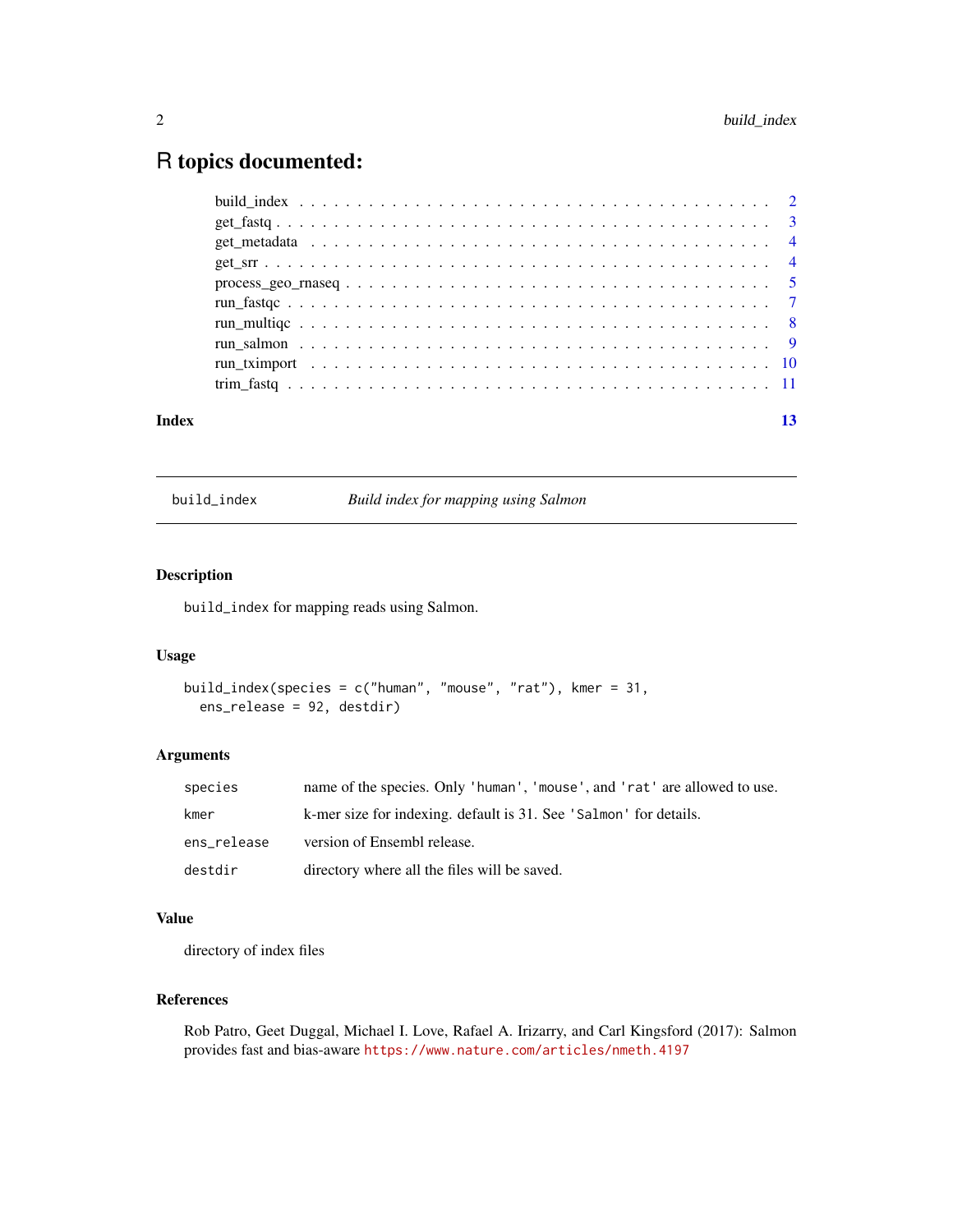#### <span id="page-2-0"></span>get\_fastq 3

# Examples

```
#Running this function will take some time.
```

```
build_index(species="human",kmer=31,
ens_release=92,destdir=tempdir())
```
get\_fastq *Download fastq files*

# Description

get\_fastq downloads fastq files using SRA toolkit. We recommend using Aspera for fast downloading. You need to install Aspera for using ascp option.

# Usage

```
get_fastq(srr_id, library_layout = c("SINGLE", "PAIRED"),
 use_sra_file = FALSE, sra_files_dir = NULL, n_thread, destdir)
```
#### Arguments

| srr_id        | SRA run accession ID.                                                                                    |
|---------------|----------------------------------------------------------------------------------------------------------|
|               | library_layout layout of the library used. Either 'SINGLE' or 'PAIRED'.                                  |
| use_sra_file  | logical, whether to use downloaded SRA files to get fast of files or directly down-<br>load fastq files. |
| sra_files_dir | directory where SRA files are saved. If you use use_sra_file=FALSE then<br>sra_files_dir=NULL.           |
| n_thread      | number of cores to use.                                                                                  |
| destdir       | directory where all the results will be saved.                                                           |

### Value

A single fastq file will be generated for SINGLE end reads and two files for PAIRED end reads.

# Examples

```
get_fastq(srr_id="SRR5890521",library_layout="SINGLE",
use_sra_file=FALSE,sra_files_dir=NULL,n_thread=2,
destdir=tempdir())
```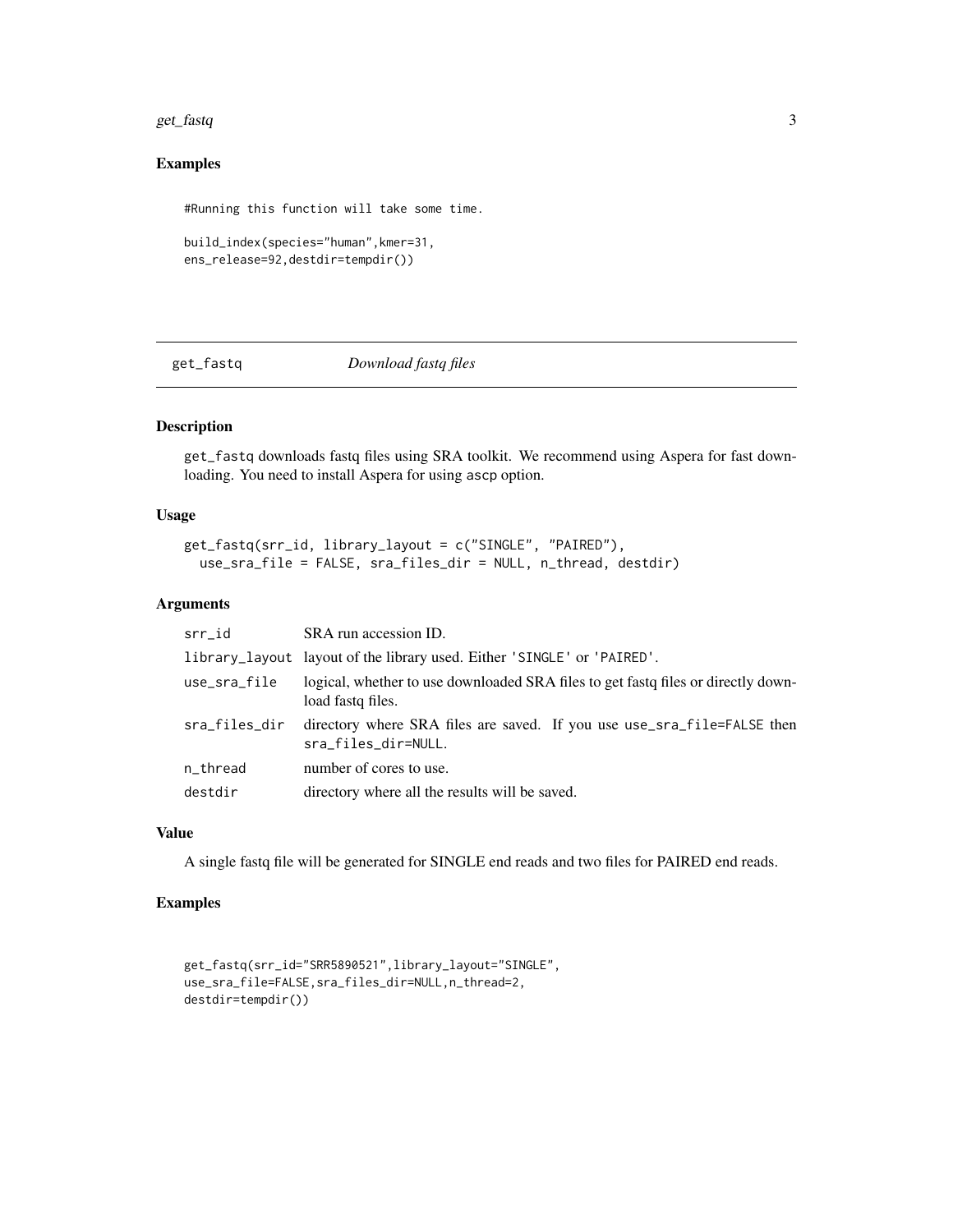<span id="page-3-0"></span>

#### Description

Download metadata from GEO and SRA

# Usage

```
get_metadata(geo_series_acc, destdir, geo_only = FALSE,
  download_method = "auto")
```
#### Arguments

|                 | geo_series_acc GEO series accession ID.                                                                                 |
|-----------------|-------------------------------------------------------------------------------------------------------------------------|
| destdir         | directory where the metadata files will be saved.                                                                       |
| geo_only        | logical, whether to download GEO metadata only. Default is FALSE. If TRUE,<br>then SRA metadata will not be downloaded. |
| download_method |                                                                                                                         |
|                 | download method for GEO query. See 'download. file' from R package utils<br>for details. Default is 'libcurl'.          |

#### Value

a list of GEO and SRA metadata.

#### Examples

```
get_metadata(geo_series_acc="GSE102170",destdir=tempdir(),
geo_only=TRUE,download_method="auto")
```
get\_srr *Download SRA run files*

# Description

get\_srr downloads SRA files using Aspera or FTP. We recommend using Aspera for fast downloading. You need to install Aspera for using ascp option.

# Usage

get\_srr(srr\_id, destdir, ascp, prefetch\_workspace, ascp\_path)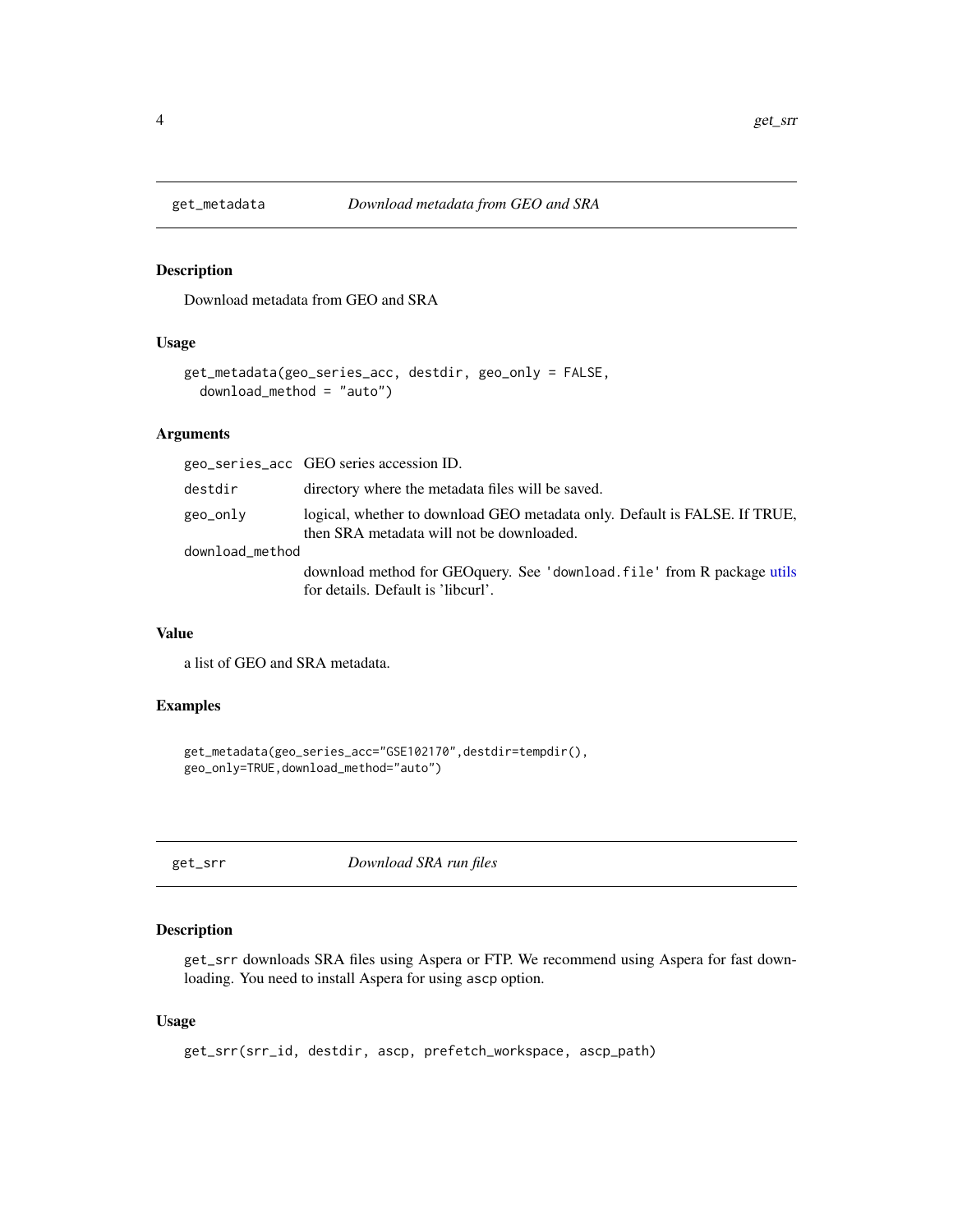#### <span id="page-4-0"></span>Arguments

| srr_id             | SRA run accession ID.                                                                                                                                                                                                                                                                                                                                                                         |  |
|--------------------|-----------------------------------------------------------------------------------------------------------------------------------------------------------------------------------------------------------------------------------------------------------------------------------------------------------------------------------------------------------------------------------------------|--|
| destdir            | directory where all the results will be saved.                                                                                                                                                                                                                                                                                                                                                |  |
| ascp               | logical, whether to use Aspera for downloading SRA files.                                                                                                                                                                                                                                                                                                                                     |  |
| prefetch_workspace |                                                                                                                                                                                                                                                                                                                                                                                               |  |
|                    | directory where SRA run files will be downloaded. This parameter is needed if<br>ascp=TRUE. The location of this directory can be found by going to the aspera<br>directory ( <i>l</i> .aspera/connect/bin/) and typing 'vdb-config $-i$ '. A new window<br>will pop-up and under the 'Workspace Name', you will find the location. Usu-<br>ally the default is '/home/username/ncbi/public'. |  |
| ascp_path          | path to the Aspera software.                                                                                                                                                                                                                                                                                                                                                                  |  |
|                    |                                                                                                                                                                                                                                                                                                                                                                                               |  |

#### Value

SRA run accession file with extension ".sra". If you use ascp=TRUE, then downloaded files will be saved under '/prefetch\_workspace/sra' directory. If ascp=FALSE, then files will be saved in the 'destdir'

#### Examples

get\_srr(srr\_id="SRR5890521", destdir=tempdir(),ascp=FALSE, prefetch\_workspace=NULL, ascp\_path=NULL)

process\_geo\_rnaseq *A complete pipeline to process GEO RNA-seq data*

# Description

process\_geo\_rnaseq downloads and processes GEO RNA-seq data for a given GEO series accession ID. It filters metadata for RNA-seq samples only. We use SRA toolkit for downloading SRA data, Trimmomatic for read trimming (optional), and Salmon for read mapping.

#### Usage

```
process_geo_rnaseq(geo_series_acc, destdir, download_method = "auto",
  ascp = TRUE, prefetch_workspace, ascp_path, use_sra_file = FALSE,
  trim_fastq = FALSE, index_dir, other_opts = NULL, species = c("human",
  "mouse", "rat"), countsFromAbundance = c("no", "scaledTPM",
  "lengthScaledTPM"), n_thread)
```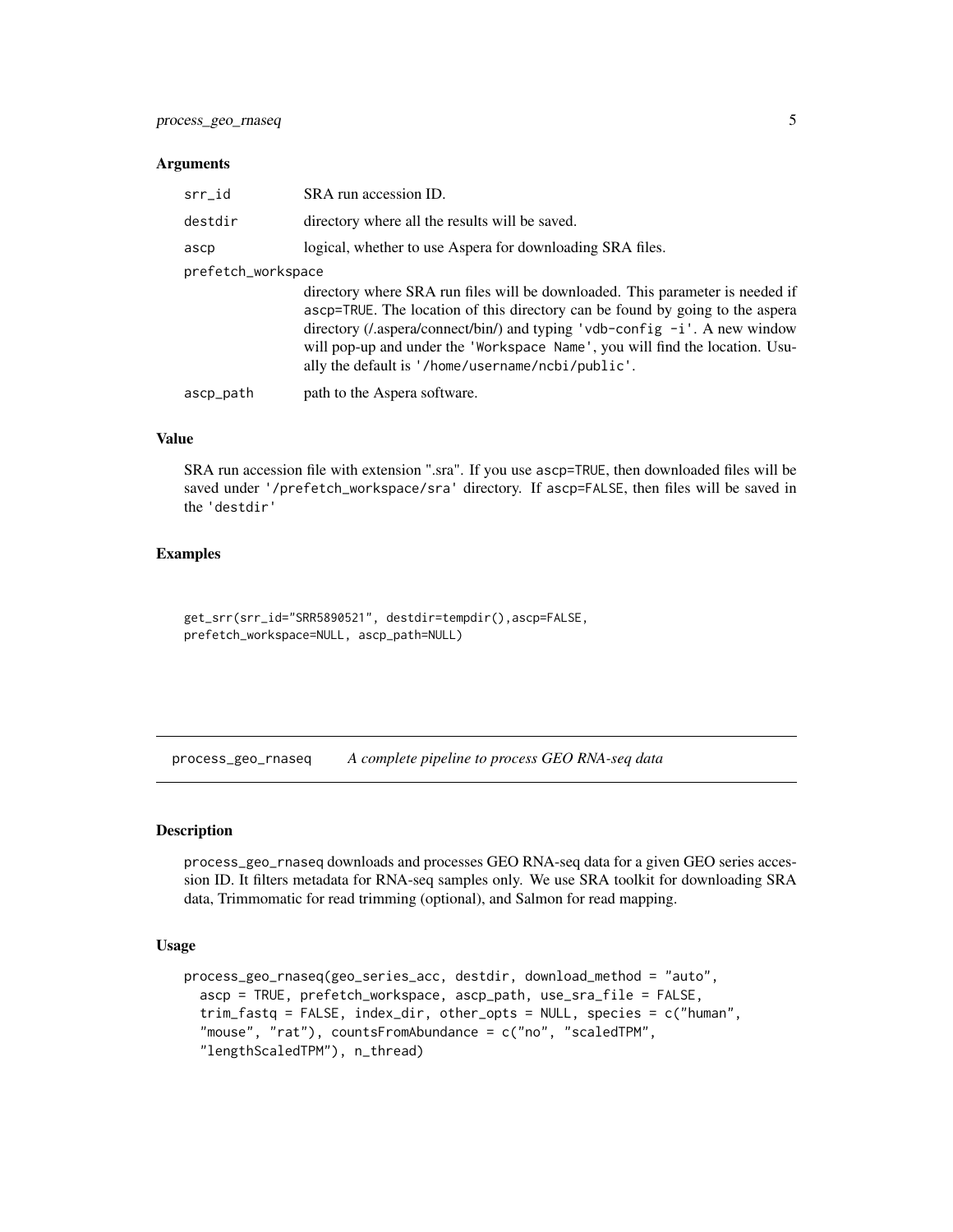#### <span id="page-5-0"></span>Arguments

|                     | geo_series_acc GEO series accession ID.                                                                                                                                                                                                                                                                                                                                                      |
|---------------------|----------------------------------------------------------------------------------------------------------------------------------------------------------------------------------------------------------------------------------------------------------------------------------------------------------------------------------------------------------------------------------------------|
| destdir             | directory where all the results will be saved.                                                                                                                                                                                                                                                                                                                                               |
| download_method     |                                                                                                                                                                                                                                                                                                                                                                                              |
|                     | download method for GEOquery.                                                                                                                                                                                                                                                                                                                                                                |
| ascp                | logical, whether to use Aspera connect to download SRA run files. If FALSE,<br>then wget will be used to download files which might be slower than 'ascp'<br>download.                                                                                                                                                                                                                       |
| prefetch_workspace  |                                                                                                                                                                                                                                                                                                                                                                                              |
|                     | directory where SRA run files will be downloaded. This parameter is needed<br>when ascp=TRUE. The location of this directory can be found by going to the<br>aspera directory ( <i>l</i> .aspera/connect/bin/) and typing 'vdb-config -i'. A new<br>window will pop-up and under the 'Workspace Name', you will find the loca-<br>tion. Usually the default is '/home/username/ncbi/public'. |
| ascp_path           | path to the Aspera software.                                                                                                                                                                                                                                                                                                                                                                 |
| use_sra_file        | logical, whether to download SRA file first and get fastq files afterwards.                                                                                                                                                                                                                                                                                                                  |
| trim_fastq          | logical, whether to trim fastq file.                                                                                                                                                                                                                                                                                                                                                         |
| index_dir           | directory of the indexing files needed for read mapping using Salmon. See func-<br>tion 'build_index'.                                                                                                                                                                                                                                                                                       |
| other_opts          | options other than default to use for read mapping. See Salmon documentation<br>for the available options.                                                                                                                                                                                                                                                                                   |
| species             | name of the species. Only 'human', 'mouse', and 'rat' are allowed to use.                                                                                                                                                                                                                                                                                                                    |
| countsFromAbundance |                                                                                                                                                                                                                                                                                                                                                                                              |
|                     | whether to generate counts based on abundance. Available options are: 'no',<br>'scaledTPM' (abundance based estimated counts scaled up to library size),<br>'lengthScaledTPM' (default, scaled using the average transcript length over<br>samples and library size). See Bioconductor package tximport for further de-<br>tails.                                                            |
| n_thread            | number of cores to use.                                                                                                                                                                                                                                                                                                                                                                      |

### Value

a list of metadata from GEO and SRA saved in the destdir. Another list of gene and transcript level estimated counts summarized by Bioconductor package 'tximport' is also saved in the destdir.

# References

Rob Patro, Geet Duggal, Michael I. Love, Rafael A. Irizarry, and Carl Kingsford (2017): Salmon provides fast and bias-aware quantification of transcript expression. Nature methods, 14(4), 417. <https://www.nature.com/articles/nmeth.4197>

Charlotte Soneson, Michael I. Love, Mark D. Robinson (2015): Differential analyses for RNA-seq: transcript-level estimates improve gene-level inferences. F1000Research. [http://dx.doi.org/](http://dx.doi.org/10.12688/f1000research.7563.1) [10.12688/f1000research.7563.1](http://dx.doi.org/10.12688/f1000research.7563.1)

Philip Ewels, Mans Magnusson, Sverker Lundin, and Max Kaller (2016): MultiQC: summarize analysis results for multiple tools and samples in a single report. Bioinformatics, 32(19), 3047- 3048. <https://doi.org/10.1093/bioinformatics/btw354>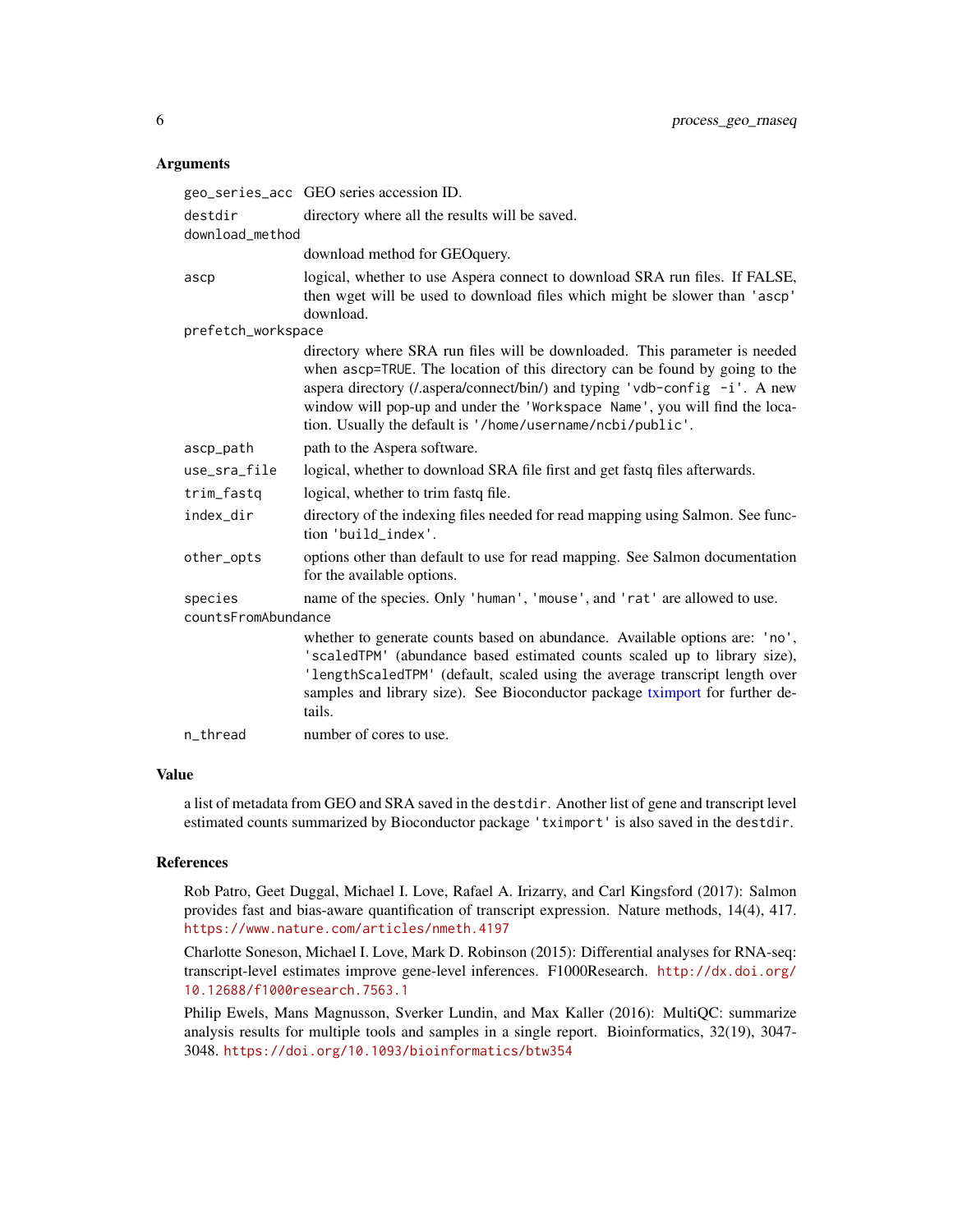# <span id="page-6-0"></span>run\_fastqc 7

#### Examples

```
geo_series_acc="GSE102170"
#You will have to build index first before running this function.
build_index(species="human",kmer=31,ens_release=92,
destdir=tempdir())
process_geo_rnaseq (geo_series_acc=geo_series_acc,destdir=tempdir(),
download_method="auto",
ascp=FALSE,prefetch_workspace=NULL,
ascp_path=NULL,use_sra_file=FALSE,trim_fastq=FALSE,
index_dir=tempdir(),species="human",
countsFromAbundance="lengthScaledTPM",n_thread=1)
```
run\_fastqc *QC report for each fastq files using FastQC*

# Description

run\_fastqc HTML report of each fastq files using FastQC. You need to install FastQC from [https:](https://www.bioinformatics.babraham.ac.uk/projects/fastqc/) [//www.bioinformatics.babraham.ac.uk/projects/fastqc/](https://www.bioinformatics.babraham.ac.uk/projects/fastqc/)

#### Usage

```
run_fastqc(destdir, fastq_dir, n_thread)
```
# Arguments

| destdir   | directory where all the results will be saved. |
|-----------|------------------------------------------------|
| fastq_dir | directory of the fast of files.                |
| n thread  | number of cores to use.                        |

#### Value

HTML report of the fastq files under fastqc directory.

# Examples

```
fastq_dir=system.file("extdata","", package="GREP2")
```

```
run_fastqc(destdir=tempdir(),fastq_dir=fastq_dir,
n_thread=2)
```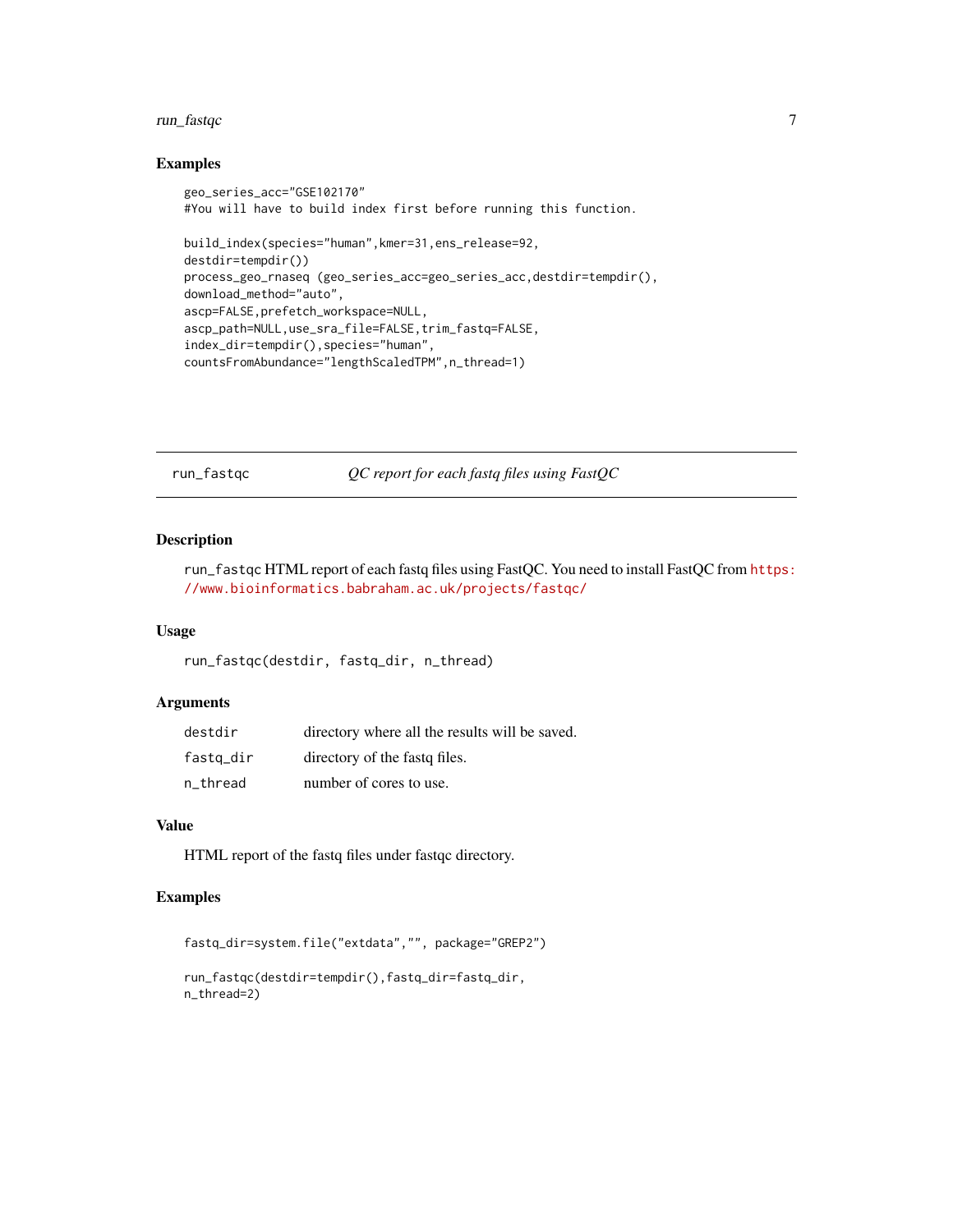<span id="page-7-0"></span>

# Description

run\_fastqc generates a single HTML report from the fastQC reports and salmon read mapping results using MultiQC.

#### Usage

run\_multiqc(fastqc\_dir, salmon\_dir, destdir)

#### Arguments

| fastqc_dir | directory where all the FastQC files are saved.          |
|------------|----------------------------------------------------------|
| salmon dir | directory of the salmon files.                           |
| destdir    | directory where you want to save the combined OC report. |

#### Value

HTML report.

# References

Philip Ewels, Mans Magnusson, Sverker Lundin, and Max Kaller (2016): MultiQC: summarize analysis results for multiple tools and samples in a single report. Bioinformatics, 32(19), 3047- 3048. <https://doi.org/10.1093/bioinformatics/btw354>

#### Examples

```
## Not run:
run_multiqc(fastqc_dir=tempdir(),salmon_dir=tempdir(),
destdir=tempdir())
```
## End(Not run)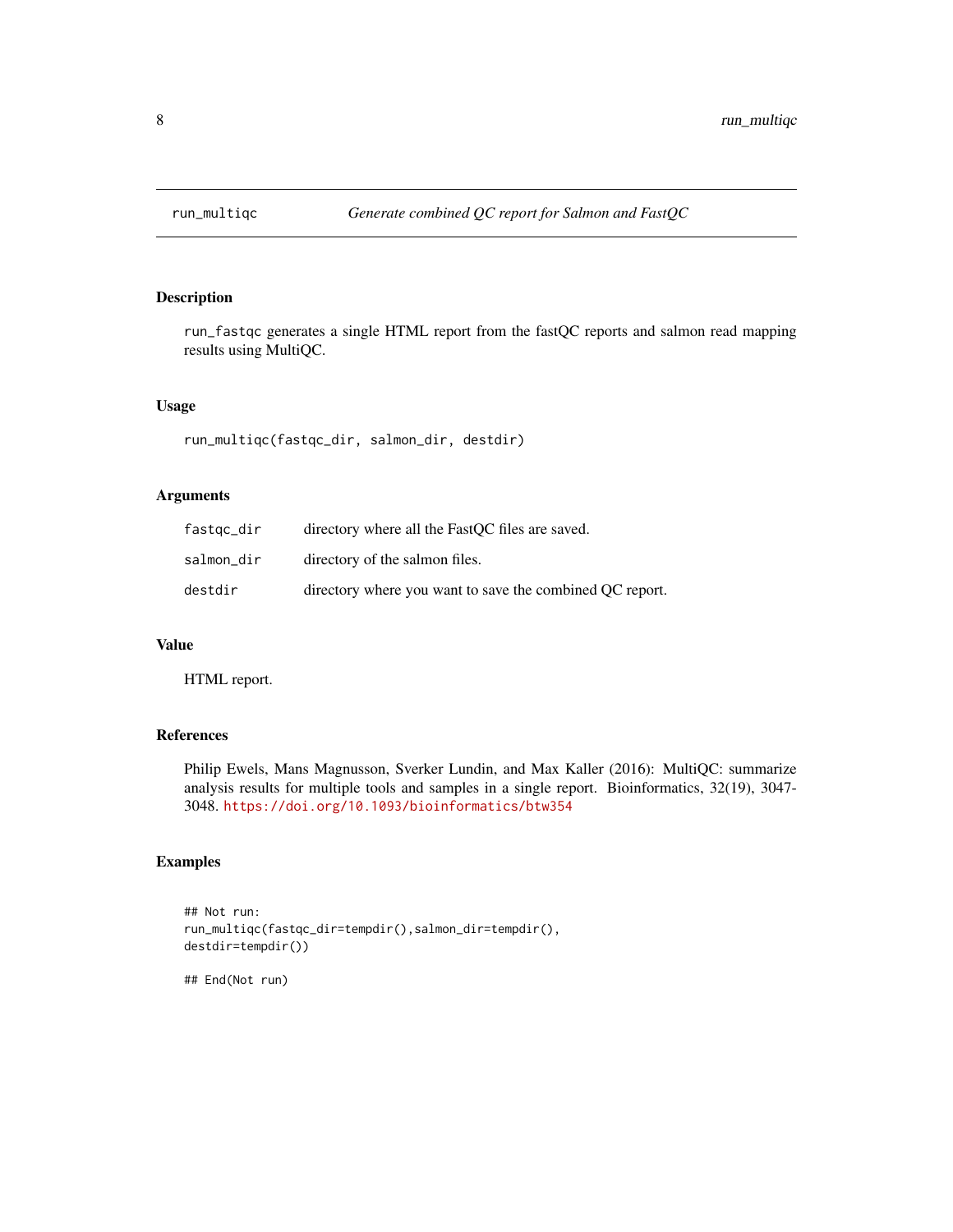<span id="page-8-0"></span>

#### Description

run\_salmon is a wrapper function for mapping reads to quantify transcript abundances using Salmon. You need to install Salmon and build index to run this function. For index building see function 'build\_index'.

#### Usage

```
run_salmon(srr_id, library_layout = c("SINGLE", "PAIRED"), index_dir, destdir,
 fastq_dir, use_trimmed_fastq = FALSE, other_opts = NULL, n_thread)
```
#### Arguments

| srr_id            | SRA run accession ID.                                                                                  |
|-------------------|--------------------------------------------------------------------------------------------------------|
|                   | library_layout layout of the library used. Either 'SINGLE' or 'PAIRED'.                                |
| index_dir         | directory of the indexing files needed for read mapping using Salmon. See func-<br>tion 'build_index'. |
| destdir           | directory where all the results will be saved.                                                         |
| fastq_dir         | directory of the fast of files.                                                                        |
| use_trimmed_fastq |                                                                                                        |
|                   | logical, whether to use trimmed fast of files.                                                         |
| other_opts        | other options to use. See Salmon documentation for the available options.                              |
| n_thread          | number of cores to use.                                                                                |

# Details

run\_salmon We use default options of Salmon. This function works for a single sample. You can use this function in a loop for multiple samples. For other options from Salmon use 'other\_opts'.

#### Value

The following items will be returned and saved in the salmon directory:

- 1. quant\_new.sf: plain-text, tab-separated quantification file that contains 5 column: Name,Length,EffectiveLength,TPM, and NumReads.
- 2. cmd\_info.json: A JSON format file that records the main command line parameters with which Salmon was invoked for the run that produced the output in this directory.
- 3. aux\_info: This directory will have a number of files (and subfolders) depending on how salmon was invoked.
- 4. meta\_info.json: A JSON file that contains meta information about the run, including stats such as the number of observed and mapped fragments, details of the bias modeling etc.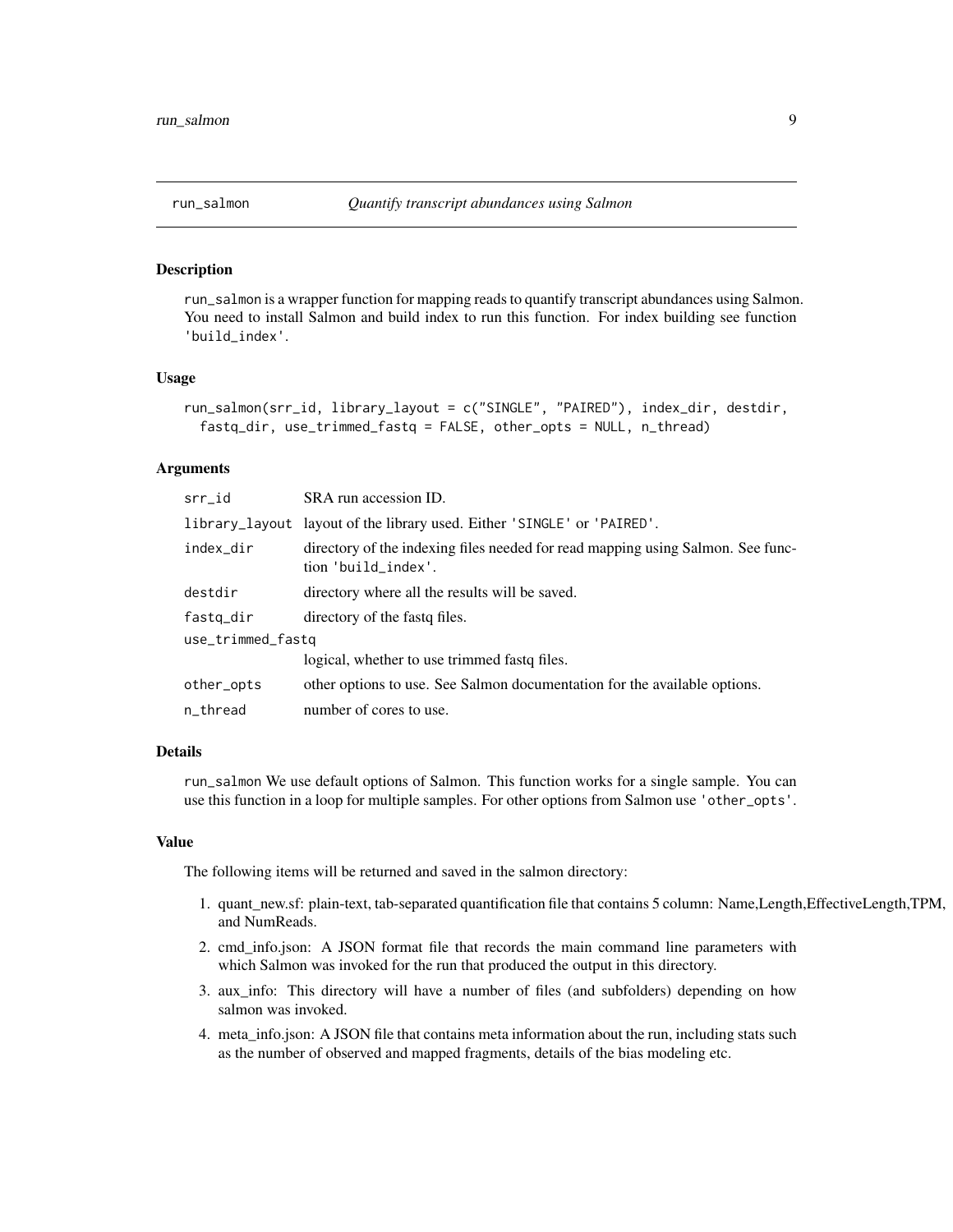- <span id="page-9-0"></span>5. ambig\_info.tsv: This file contains information about the number of uniquely-mapping reads as well as the total number of ambiguously-mapping reads for each transcript.
- 6. lib\_format\_counts.json: This JSON file reports the number of fragments that had at least one mapping compatible with the designated library format, as well as the number that didn't.
- 7. libParams: The auxiliary directory will contain a text file called flenDist.txt. This file contains an approximation of the observed fragment length distribution.

#### References

Rob Patro, Geet Duggal, Michael I. Love, Rafael A. Irizarry, and Carl Kingsford (2017): Salmon provides fast and bias-aware quantification of transcript expression. Nature methods, 14(4), 417. <https://www.nature.com/articles/nmeth.4197>

#### Examples

```
#You will have to build index first to run this function
fastq_dir=system.file("extdata","", package="GREP2")
```

```
build_index(species="human",kmer=31,ens_release=92,
destdir=tempdir())
run_salmon(srr_id="SRR5890521",library_layout="SINGLE",
index_dir=tempdir(),destdir=tempdir(),
fastq_dir=fastq_dir,use_trimmed_fastq=FALSE,
other_opts=NULL,n_thread=2)
```
run\_tximport *Wrapper function to run tximport*

#### Description

run\_tximport function runs tximport on transcript level abundances from Salmon to summarize to gene level. See Bioconductor package [tximport](#page-0-0) for details.

#### Usage

```
run_tximport(srr_id, species = c("human", "mouse", "rat"), salmon_dir,
 countsFromAbundance = c("no", "scaledTPM", "lengthScaledTPM"))
```
#### Arguments

| srr id     | SRA run accession ID.                                                                                          |
|------------|----------------------------------------------------------------------------------------------------------------|
| species    | name of the species. Only 'human', 'mouse', and 'rat' are allowed to use.                                      |
| salmon_dir | directory where salmon files are saved. This should be the folder created by<br>Salmon and is called "salmon". |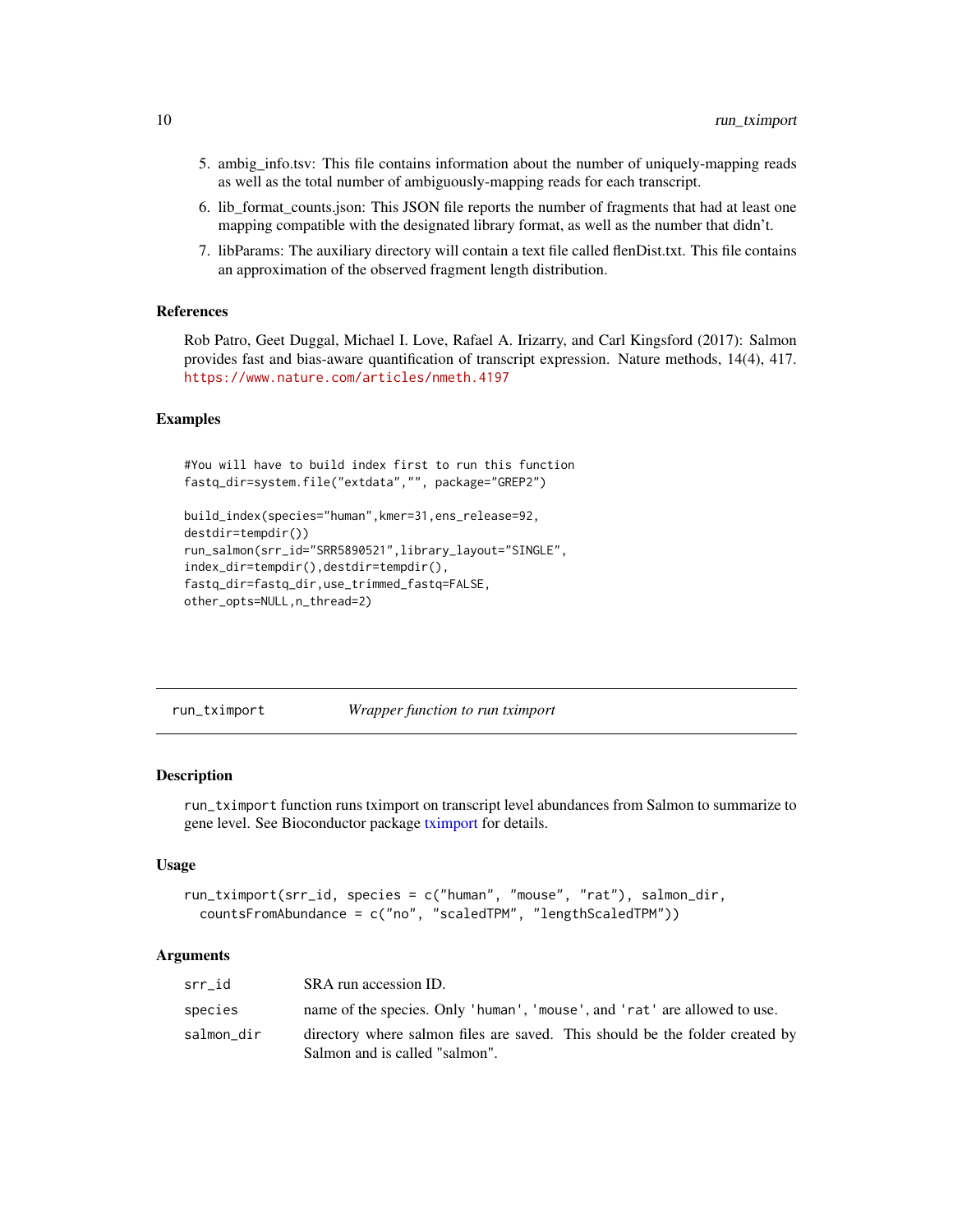#### <span id="page-10-0"></span>trim\_fastq 11

countsFromAbundance

whether to generate counts based on abundance. Available options are: 'no', 'scaledTPM' (abundance based estimated counts scaled up to library size), 'lengthScaledTPM' (default, scaled using the average transcript length over samples and library size).

# Details

We use Ensembl annotation for both genes and transcripts.

# Value

a list of gene and transcript level estimated counts.

#### References

Charlotte Soneson, Michael I. Love, Mark D. Robinson (2015): Differential analyses for RNA-seq: transcript-level estimates improve gene-level inferences. F1000Research. [http://dx.doi.org/](http://dx.doi.org/10.12688/f1000research.7563.1) [10.12688/f1000research.7563.1](http://dx.doi.org/10.12688/f1000research.7563.1)

### Examples

```
#Run this function after running Salmon.
salmon_dir=system.file("extdata","", package="GREP2")
run_tximport(srr_id="SRR5890521", species="human",
salmon_dir=salmon_dir,countsFromAbundance="lengthScaledTPM")
```
trim\_fastq *Trim fastq files using Trimmomatic*

# Description

trim\_fastq trim fastq files based on the illumina instruments using Trimmomatic.

#### Usage

```
trim_fastq(srr_id, fastq_dir, instrument, library_layout = c("SINGLE",
  "PAIRED"), destdir, n_thread)
```
#### Arguments

| srr_id     | SRA run accession ID.                                                   |
|------------|-------------------------------------------------------------------------|
| fastq_dir  | directory of the fast if files.                                         |
| instrument | name of the illumina sequencing platform. For example, 'HiSeq'.         |
|            | library_layout layout of the library used. Either 'SINGLE' or 'PAIRED'. |
| destdir    | directory where the trimmed fast of files will be saved.                |
| n_thread   | number of cores.                                                        |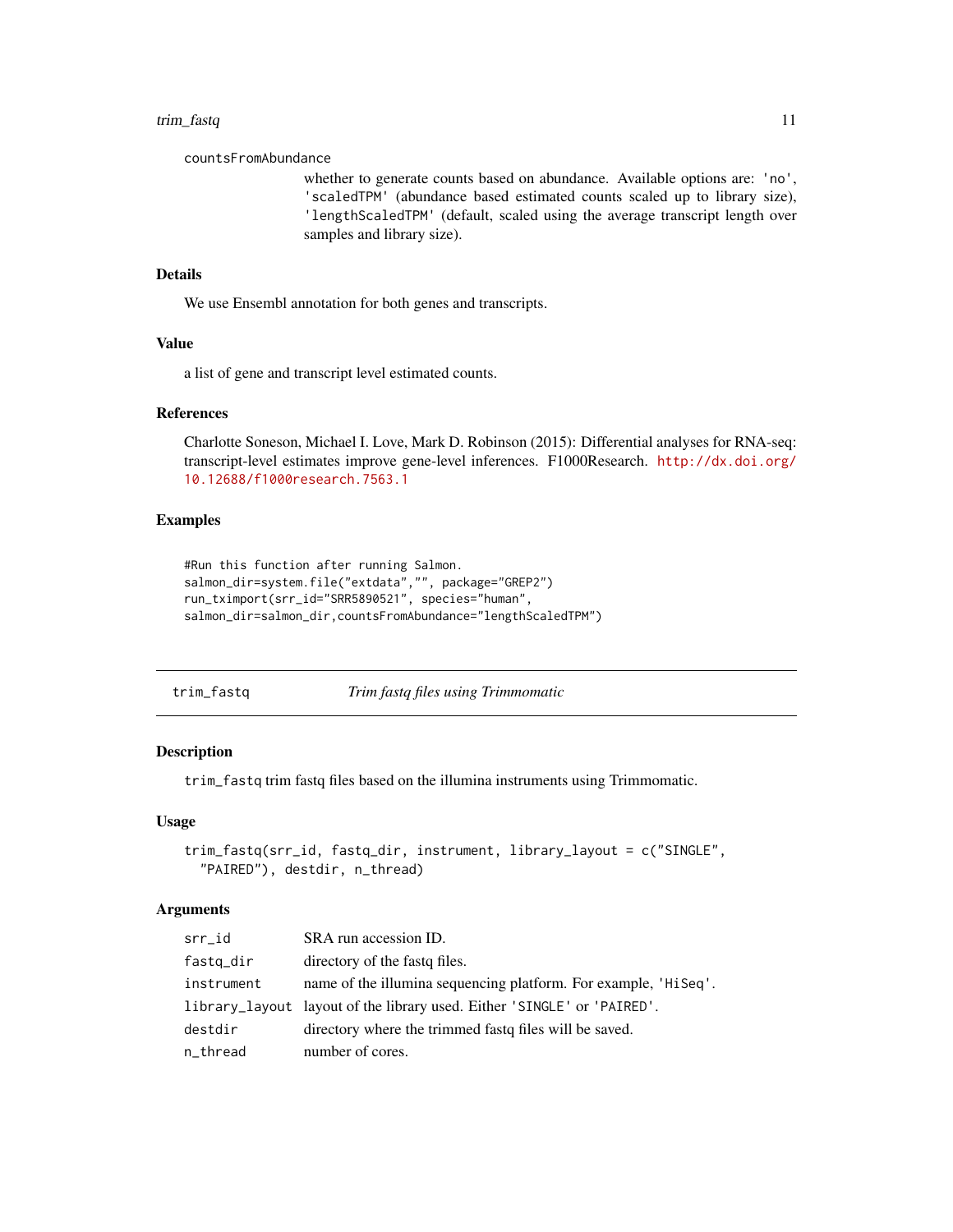# Details

The following parameters are used as default in the trimmoatic function:

- 1. Remove leading low quality or N bases (below quality 3) (LEADING:3)
- 2. Remove trailing low quality or N bases (below quality 3) (TRAILING:3)
- 3. Scan the read with a 4-base wide sliding window, cutting when the average quality per base drops below 15 (SLIDINGWINDOW:4:15)
- 4. Drop reads below the 36 bases long (MINLEN:36)

# Value

trimmed fastq files.

# References

Anthony M. Bolger, Marc Lohse, and Bjoern Usadel (2014): Trimmomatic: a flexible trimmer for Illumina sequence data. Bioinformatics, 30(15), 2114-2120. [https://doi.org/10.1093/](https://doi.org/10.1093/bioinformatics/btu170) [bioinformatics/btu170](https://doi.org/10.1093/bioinformatics/btu170)

# Examples

```
fastq_dir=system.file("extdata","", package="GREP2")
trim_fastq(srr_id="SRR5890521",fastq_dir=fastq_dir,
instrument="MiSeq",library_layout="SINGLE",
destdir=tempdir(),n_thread=2)
```